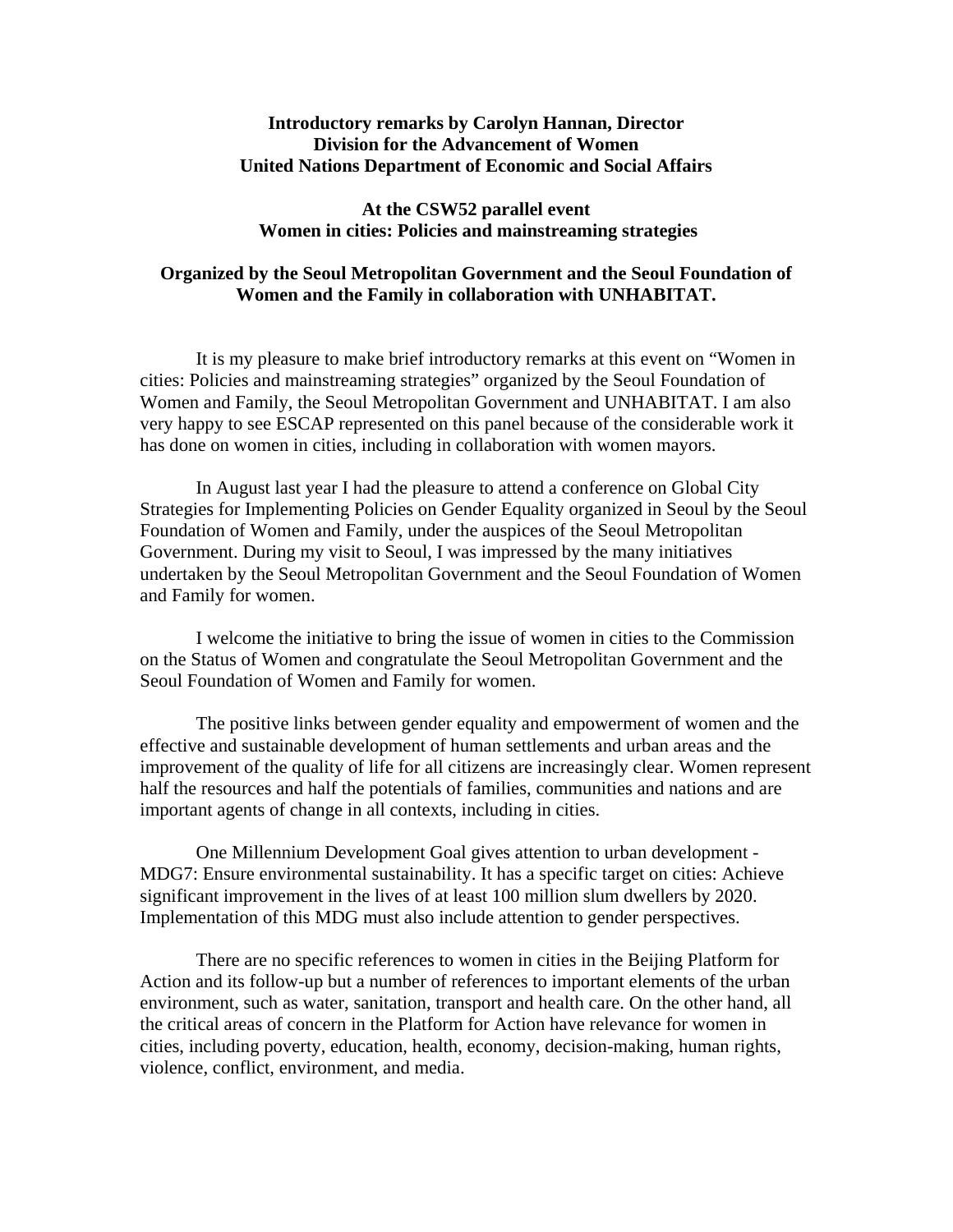At the United Nations Conference on Human Settlements (Habitat II), in Istanbul in 1996, the City Summit placed great importance on women's concerns and led to a series of commitments by national governments within the framework of the Habitat Programme. The Declaration of the first World Assembly of Cities and Local Authorities committed members to: "*promoting and ensuring the full participation of women in the decision-making process at a municipal level by taking necessary measures for them to share power and authority".* 

 The urban environment can be a site of both empowerment and exploitation for women. Cities offer many advantages for women; but there are also many challenges. Compared with rural areas, many cities offer better facilities and services, such as water, transport, education, child care and health care. They provide more opportunities for social, economic, cultural and political participation. Women can also usually access more diverse employment opportunities in cities. There are possibilities to engage in community politics at different levels. Enhanced access to information, including through the media and new information and communication technologies (ICT), is another advantage for women. In cities women can more easily access sports, recreation and cultural facilities.

Urban poverty can, however, negate the potential advantages of cities for women. Women in poor communities do not have the same access to infrastructure – including transport, services and employment opportunities - as affluent women in the same cities. Poor urban women are more likely to become victims of sexual violence or human trafficking. Urban poverty is linked to HIV transmission and reduces the likelihood of treatment.

It is important to recognize that women are not a homogeneous group and there are significant differences and inequalities between groups of women living in cities, including on the basis of race and age, which must be recognized and given particular attention.

 Planning of housing and urban communities – facilities, services and infrastructure - should be based on the needs, priorities and contributions of women as well as men. Women have a very good understanding of the kinds of structures and spaces that are needed to meet basic needs of families.

Women are still far from being represented equitably in political and administrative decision-making in cities. Their voices are not systematically brought into the consultation and dialogue around city planning. As a result, city institutions, facilities, and services are not always conceived with their needs, priorities and contributions in mind, which can result in, among other things, inefficient public services with inappropriate opening hours.

The participation of women in local government has been increasing steadily but there are serious challenges to be overcome, and the pace of change is far too slow. The 2006 figures from the United Cities and Local Governments (UCLG) indicate that only